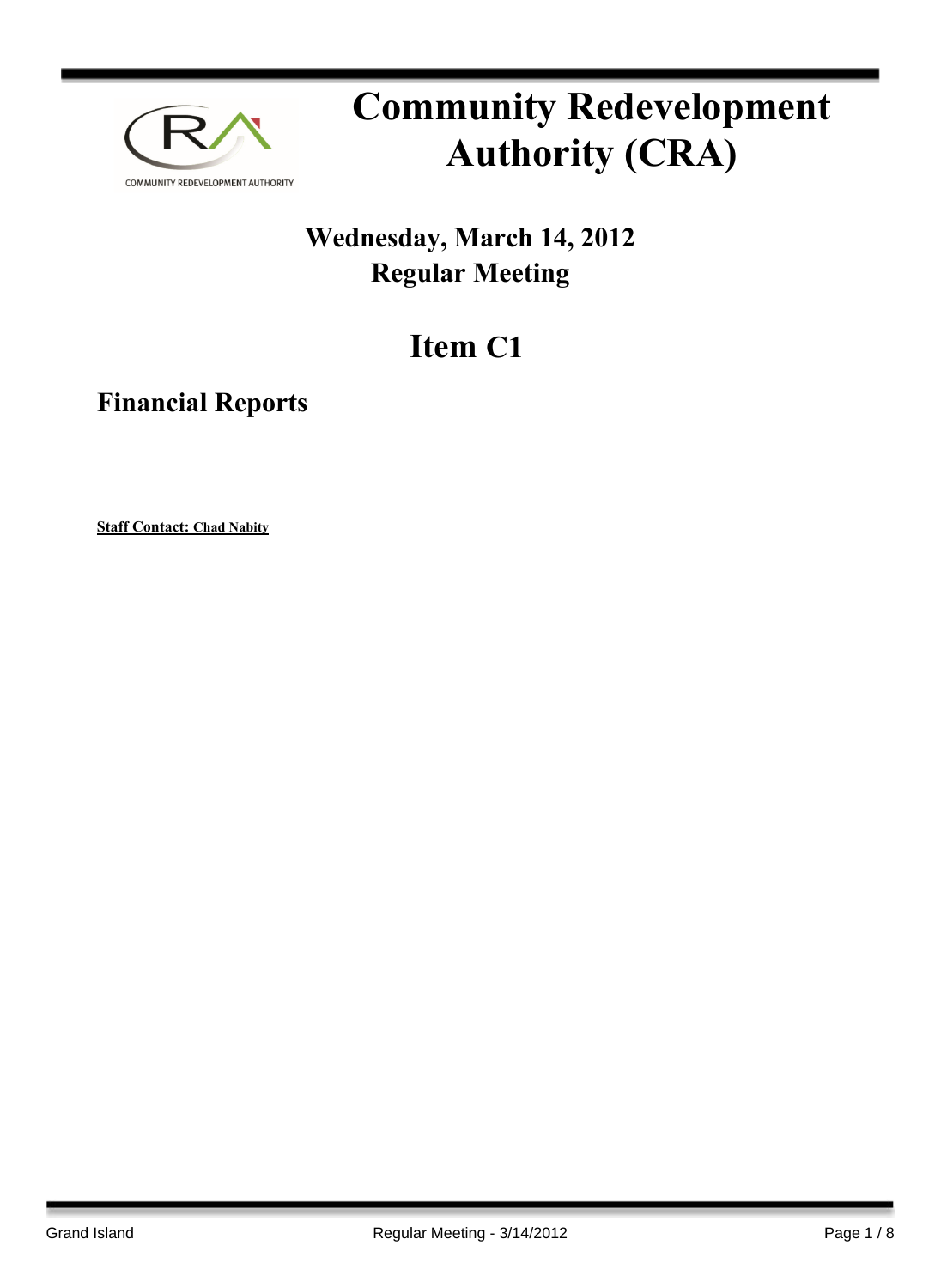|                                         | <b>MONTH ENDED</b><br><b>FEBRUARY 2012</b> | 2011-2012<br><b>YEAR TO DATE</b> | 2012<br><b>BUDGET</b>        | <b>REMAINING</b><br><b>BALANCE</b> |
|-----------------------------------------|--------------------------------------------|----------------------------------|------------------------------|------------------------------------|
| <b>CONSOLIDATED</b>                     |                                            |                                  |                              |                                    |
| <b>Beginning Cash</b>                   | 737,458                                    | 923,823                          | 923,823                      |                                    |
|                                         |                                            |                                  |                              |                                    |
| <b>REVENUE:</b>                         |                                            |                                  |                              |                                    |
| Property Taxes-CRA                      | 23,697                                     | 132,848                          | 639,405                      | 676,020                            |
| Property Taxes-TIF's                    | 10,939                                     | 148,943                          | 318,406                      | 7,016                              |
| Loan Proceeds                           |                                            | $\blacksquare$                   |                              |                                    |
| Interest Income                         | 263                                        | 984                              | 8,000                        | 7,016                              |
| <b>Land Sales</b>                       | $\overline{a}$                             | $\overline{\phantom{0}}$         | 70,000                       | 63,646                             |
| Other Revenue                           | 6,061                                      | 13,111                           | 11,000                       | (2,111)                            |
|                                         |                                            |                                  |                              |                                    |
| <b>TOTAL REVENUE</b>                    | 40,960                                     | 295,886                          | 1,046,811                    | 751,587                            |
|                                         |                                            |                                  |                              |                                    |
| <b>TOTAL RESOURCES</b>                  | 778,418                                    | 1,219,708                        | 1,970,634                    | 751,587                            |
|                                         |                                            |                                  |                              |                                    |
| <b>EXPENSES</b>                         |                                            |                                  |                              |                                    |
| Auditing & Accounting                   | 4,025                                      | 4,025                            | 5,000                        | 975                                |
| Legal Services                          | 165                                        | 671                              | 10,000                       | 9,330                              |
| <b>Consulting Services</b>              | 4,210                                      | 4,210                            | 10,000                       | 5,790                              |
| <b>Contract Services</b>                | $\blacksquare$                             | 14,197                           | 55,000                       | 40,804                             |
| Printing & Binding                      |                                            | $\overline{\phantom{a}}$         | 1,000                        | 1,000                              |
| Other Professional Services             |                                            | 7,599                            | 5,000                        | (2, 599)                           |
| General Liability Insurance             |                                            | ÷,                               | 250                          | 250                                |
| Postage                                 | 21                                         | 99                               | 200                          | 101                                |
| Matching Grant                          |                                            |                                  | $\blacksquare$               |                                    |
| <b>Legal Notices</b><br>Licenses & Fees | 15                                         | 954                              | 800                          | (154)                              |
| Travel & Training                       | 161                                        | 161                              | 1,000                        | 839                                |
| Other Expenditures                      |                                            |                                  | 500                          | 500                                |
| Office Supplies                         |                                            |                                  | 500                          | 500                                |
| Supplies                                |                                            |                                  | 300                          | 300                                |
| Land                                    |                                            |                                  | 100,000                      | 100,000                            |
| Bond Principal - Lincoln Pool           |                                            | ÷                                | 201,787                      | 201,787                            |
| Façade Improvement                      | 179,535                                    | 448,935                          | 987,500                      | 538,565                            |
| South Locust                            |                                            | $\overline{\phantom{a}}$         | $\qquad \qquad \blacksquare$ |                                    |
| Alleyway Improvement                    |                                            | $\overline{\phantom{a}}$         |                              |                                    |
| Other Projects                          |                                            |                                  | 111,000                      | 111,000                            |
| <b>Bond Principal</b>                   | 8,259                                      | 129,488                          | 266,659                      | 121,171                            |
| <b>Bond Interest</b>                    |                                            | 27,088                           | 50,747                       | 23,659                             |
| Interest Expense                        |                                            | $\overline{a}$                   | $\overline{\phantom{a}}$     |                                    |
|                                         |                                            |                                  |                              |                                    |
| <b>TOTAL EXPENSES</b>                   | 196,390                                    | 637,426                          | 1,807,243                    | 1,153,817                          |
| <b>INCREASE(DECREASE) IN CASH</b>       | (155, 430)                                 | (341, 540)                       | (760, 432)                   |                                    |
| <b>ENDING CASH</b>                      | 582,028                                    | 582,283                          | 163,391                      |                                    |
| <b>LESS COMMITMENTS</b>                 | 667,071                                    | 667,071                          |                              |                                    |
| <b>AVAILABLE CASH</b>                   | (85, 043)                                  | (84, 788)                        | 163,391                      |                                    |
|                                         |                                            |                                  |                              |                                    |
| <b>CHECKING</b>                         | 220,724                                    |                                  |                              |                                    |
| <b>INVESTMENTS</b>                      | 361,304                                    |                                  |                              |                                    |
| <b>Total Cash</b>                       | 582,028                                    |                                  |                              |                                    |
|                                         |                                            |                                  |                              |                                    |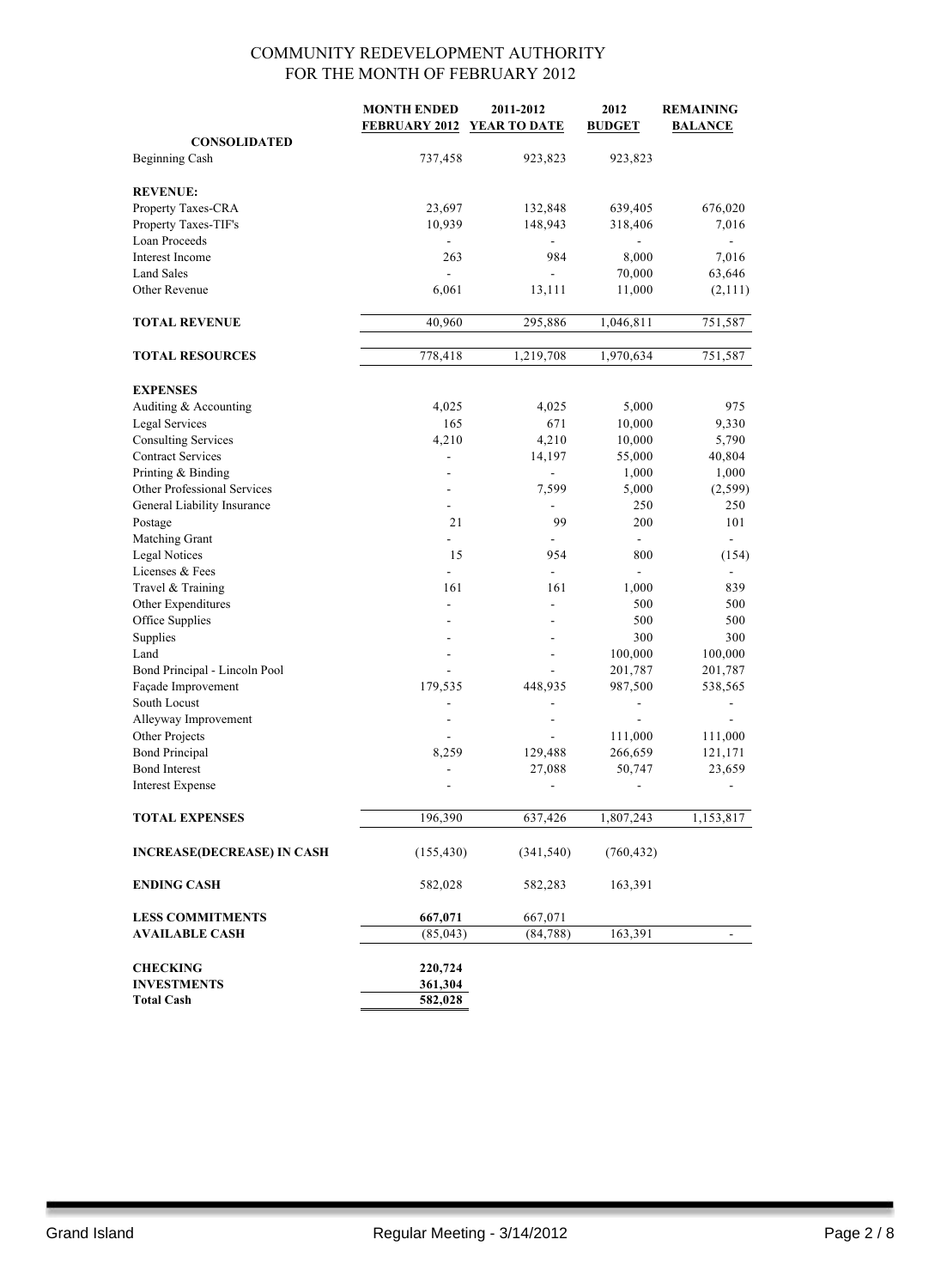|                                   | <b>MONTH ENDED</b><br>FEBRUARY 2012 YEAR TO DATE | 2011-2012    | 2012<br><b>BUDGET</b> | <b>REMAINING</b><br><b>BALANCE</b> |
|-----------------------------------|--------------------------------------------------|--------------|-----------------------|------------------------------------|
| <b>CRA</b>                        |                                                  |              |                       |                                    |
| <b>GENERAL OPERATIONS:</b>        |                                                  |              |                       |                                    |
| Property Taxes                    | 23,697                                           | 132,848      | 639,405               | 506,557                            |
| Interest Income                   | 252                                              | 387          | 8,000                 | 7,613                              |
| <b>Land Sales</b>                 | $\overline{\phantom{a}}$                         | ÷.           | 70,000                | 70,000                             |
| Other Revenue & Motor Vehicle Tax | 6,061                                            | 6,524        | 10,000                | 3,476                              |
| <b>TOTAL</b>                      | 30,010                                           | 139,759      | 727,405               | 587,646                            |
| <b>GILI TRUST</b>                 |                                                  |              |                       |                                    |
| Property Taxes                    |                                                  | 32,019       | 32,890                | 871                                |
| Interest Income                   |                                                  | 511          |                       | (511)                              |
| Other Revenue                     |                                                  | ÷,           |                       |                                    |
| <b>TOTAL</b>                      | $\overline{\phantom{a}}$                         | 32,530       | 32,890                | 360                                |
| <b>CHERRY PARK LTD II</b>         |                                                  |              |                       |                                    |
| Property Taxes                    | 1,134                                            | 31,776       | 59,180                | 27,404                             |
| Interest Income                   | 11                                               | 79           | $\overline{a}$        | (79)                               |
| Other Revenue                     |                                                  | ٠            |                       |                                    |
| <b>TOTAL</b>                      | 1,145                                            | 31,855       | 59,180                | 27,325                             |
| <b>GENTLE DENTAL</b>              |                                                  |              |                       |                                    |
| Property Taxes                    | 80                                               | 80           | 4,202                 | 4,122                              |
| Interest Income                   | $\boldsymbol{0}$                                 | $\mathbf{1}$ |                       | (1)                                |
| Other Revenue                     |                                                  |              |                       |                                    |
| <b>TOTAL</b>                      | 80                                               | 81           | 4,202                 | 4,121                              |
| <b>PROCON TIF</b>                 |                                                  |              |                       |                                    |
| Property Taxes                    | 322                                              | 9,109        | 19,162                | 10,053                             |
| Interest Income                   |                                                  | 2            | ÷,                    | (2)                                |
| Other Revenue                     | $\overline{\phantom{a}}$                         | 233          | ÷                     | (233)                              |
| <b>TOTAL</b>                      | 322                                              | 9,344        | 19,162                | 9,818                              |
| <b>WALNUT HOUSING PROJECT</b>     |                                                  |              |                       |                                    |
| Property Taxes                    | 1,143                                            | 32,025       | 74,472                | 42,447                             |
| Interest Income                   |                                                  | 5            |                       | (5)                                |
| Other Revenue                     |                                                  | 6,354        |                       | (6, 354)                           |
| <b>TOTAL</b>                      | 1,143                                            | 38,384       | 74,472                | 36,088                             |
|                                   |                                                  |              |                       |                                    |
| <b>BRUNS PET GROOMING</b>         |                                                  |              |                       |                                    |
| Property Taxes                    | 231                                              | 6,474        | 11,000                | 4,526                              |
| Interest Income<br>Other Revenue  |                                                  |              |                       |                                    |
| <b>TOTAL</b>                      | 231                                              | 6,474        | 11,000                | 4,526                              |
|                                   |                                                  |              |                       |                                    |
| <b>GIRARD VET CLINIC</b>          |                                                  |              |                       |                                    |
| Property Taxes                    | 167                                              | 167          | 14,000                | 13,833                             |
| Interest Income<br>Other Revenue  |                                                  |              |                       |                                    |
|                                   |                                                  |              |                       |                                    |
| <b>TOTAL</b>                      | 167                                              | 167          | 14,000                | 13,833                             |
| <b>GEDDES ST APTS-PROCON</b>      |                                                  |              |                       |                                    |
| Property Taxes                    | 474                                              | 23,881       | 30,000                | 6,119                              |
| Interest Income                   | $\overline{\phantom{a}}$                         |              |                       |                                    |
| Other Revenue                     |                                                  |              |                       |                                    |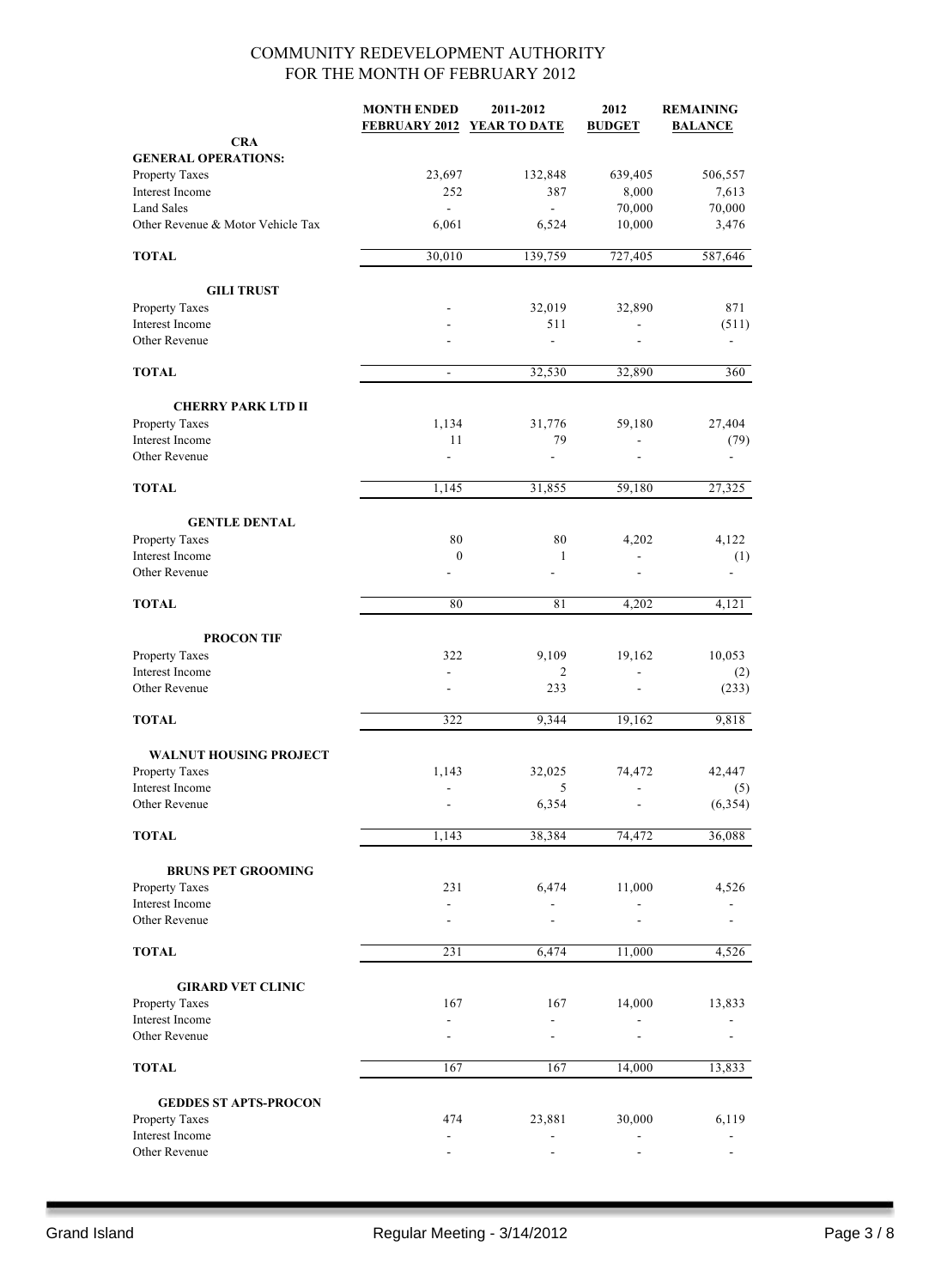|                                                     | <b>MONTH ENDED</b> | 2011-2012<br>FEBRUARY 2012 YEAR TO DATE | 2012<br><b>BUDGET</b> | <b>REMAINING</b><br><b>BALANCE</b> |
|-----------------------------------------------------|--------------------|-----------------------------------------|-----------------------|------------------------------------|
| <b>TOTAL</b>                                        | 474                | 23,881                                  | 30,000                | 6,119                              |
| <b>SOUTHEAST CROSSING</b>                           |                    |                                         |                       |                                    |
| Property Taxes                                      | 5,341              | 7,255                                   | 14,000                | 6,745                              |
| Interest Income                                     |                    | L,                                      |                       |                                    |
| Other Revenue                                       |                    |                                         |                       |                                    |
| <b>TOTAL</b>                                        | 5,341              | 7,255                                   | 14,000                | 6,745                              |
| <b>Poplar Street Water</b>                          |                    |                                         |                       |                                    |
| Property Taxes                                      | 61                 | 61                                      | 1,000                 | 939                                |
| Interest Income                                     |                    |                                         |                       |                                    |
| Other Revenue                                       |                    |                                         | 1,000                 | 1,000                              |
| <b>TOTAL</b>                                        | 61                 | 61                                      | 2,000                 | 1,939                              |
| <b>CASEY'S @ FIVE POINTS</b>                        |                    |                                         |                       |                                    |
| Property Taxes                                      | 152                | 4,262                                   | 15,000                | 10,738                             |
| Interest Income<br>Other Revenue                    |                    |                                         |                       |                                    |
| <b>TOTAL</b>                                        | 152                | 4,262                                   | 15,000                |                                    |
|                                                     |                    |                                         |                       | 10,738                             |
| <b>SOUTH POINTE HOTEL PROJECT</b><br>Property Taxes | 1,473              | 1,473                                   | 22,000                | 20,527                             |
| Interest Income                                     |                    | L,                                      |                       |                                    |
| Other Revenue                                       |                    |                                         |                       |                                    |
| <b>TOTAL</b>                                        | 1,473              | 1,473                                   | 22,000                | 20,527                             |
| <b>TODD ENCK PROJECT</b>                            |                    |                                         |                       |                                    |
| Property Taxes                                      | 104                | 104                                     | 5,500                 | 5,396                              |
| Interest Income                                     |                    |                                         |                       |                                    |
| Other Revenue                                       |                    |                                         |                       |                                    |
| <b>TOTAL</b>                                        | 104                | 104                                     | 5,500                 | 5,396                              |
| JOHN SCHULTE CONSTRUCTION                           |                    |                                         |                       |                                    |
| Property Taxes                                      | $77 \,$            | 77                                      | 3,000                 | 2,923                              |
| Interest Income<br>Other Revenue                    |                    |                                         |                       |                                    |
| <b>TOTAL</b>                                        | 77                 | 77                                      | 3,000                 | 2,923                              |
|                                                     |                    |                                         |                       |                                    |
| PHARMACY PROPERTIES INC<br>Property Taxes           | 178                | 178                                     | 8,000                 | 7,822                              |
| Interest Income                                     |                    |                                         |                       |                                    |
| Other Revenue                                       |                    |                                         |                       |                                    |
| <b>TOTAL</b>                                        | 178                | 178                                     | 8,000                 | 7,822                              |
| <b>KEN-RAY LLC</b>                                  |                    |                                         |                       |                                    |
| Property Taxes                                      |                    |                                         | 5,000                 | 5,000                              |
| Interest Income<br>Other Revenue                    |                    |                                         |                       |                                    |
| <b>TOTAL</b>                                        | $\blacksquare$     | $\blacksquare$                          | 5,000                 | $\frac{1}{5,000}$                  |
|                                                     |                    |                                         |                       |                                    |
| <b>SKAGWAY</b><br>Property Taxes                    |                    |                                         |                       |                                    |
| Interest Income                                     |                    |                                         |                       |                                    |
| Other Revenue                                       |                    |                                         |                       |                                    |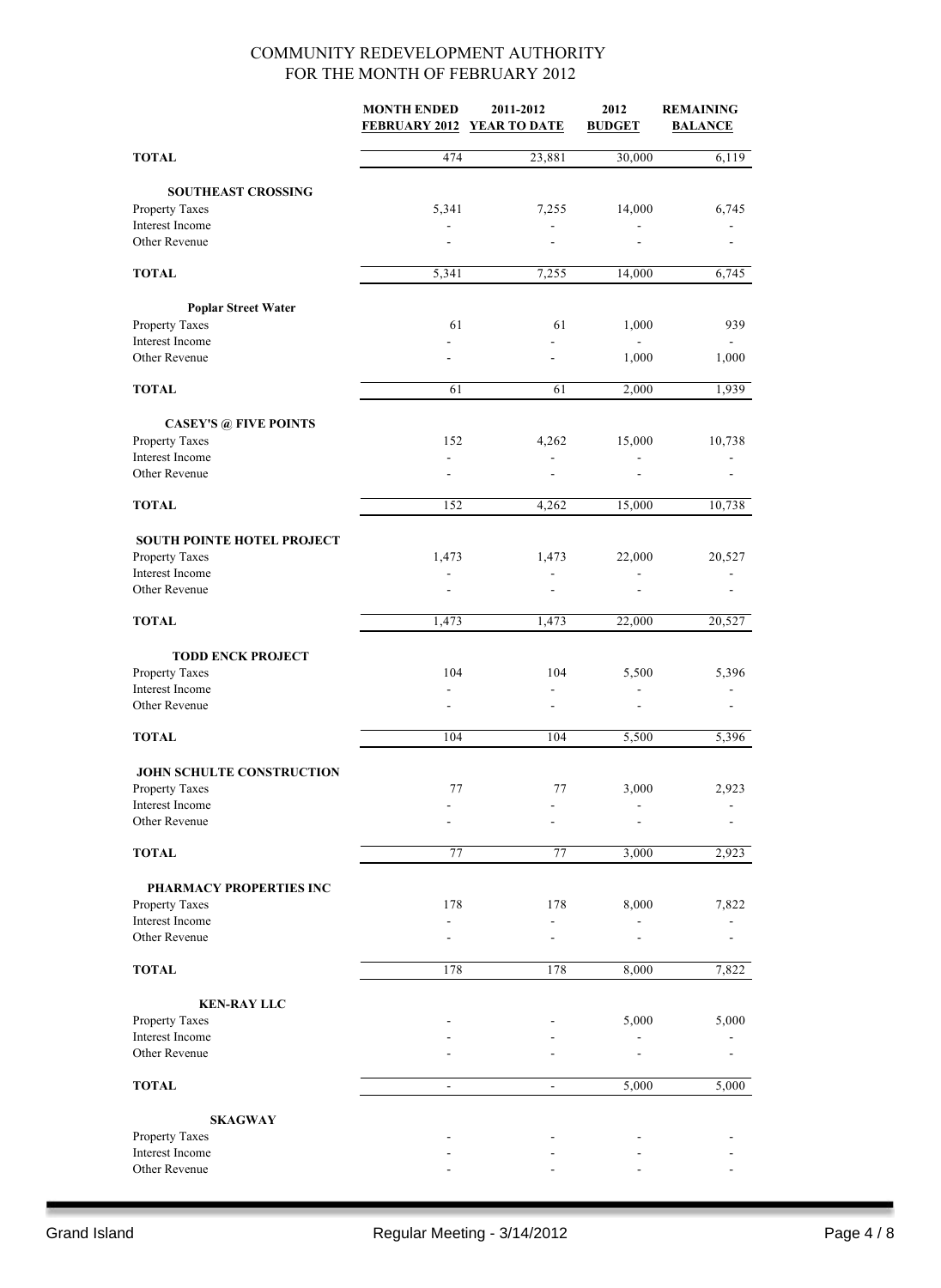|                      | <b>MONTH ENDED</b><br><b>FEBRUARY 2012 YEAR TO DATE</b> | 2011-2012 | 2012<br><b>BUDGET</b> | <b>REMAINING</b><br><b>BALANCE</b> |
|----------------------|---------------------------------------------------------|-----------|-----------------------|------------------------------------|
| TOTAL                |                                                         | -         |                       |                                    |
| <b>TOTAL REVENUE</b> | 40.960                                                  | 295.886   | 1,046,811             | 750.925                            |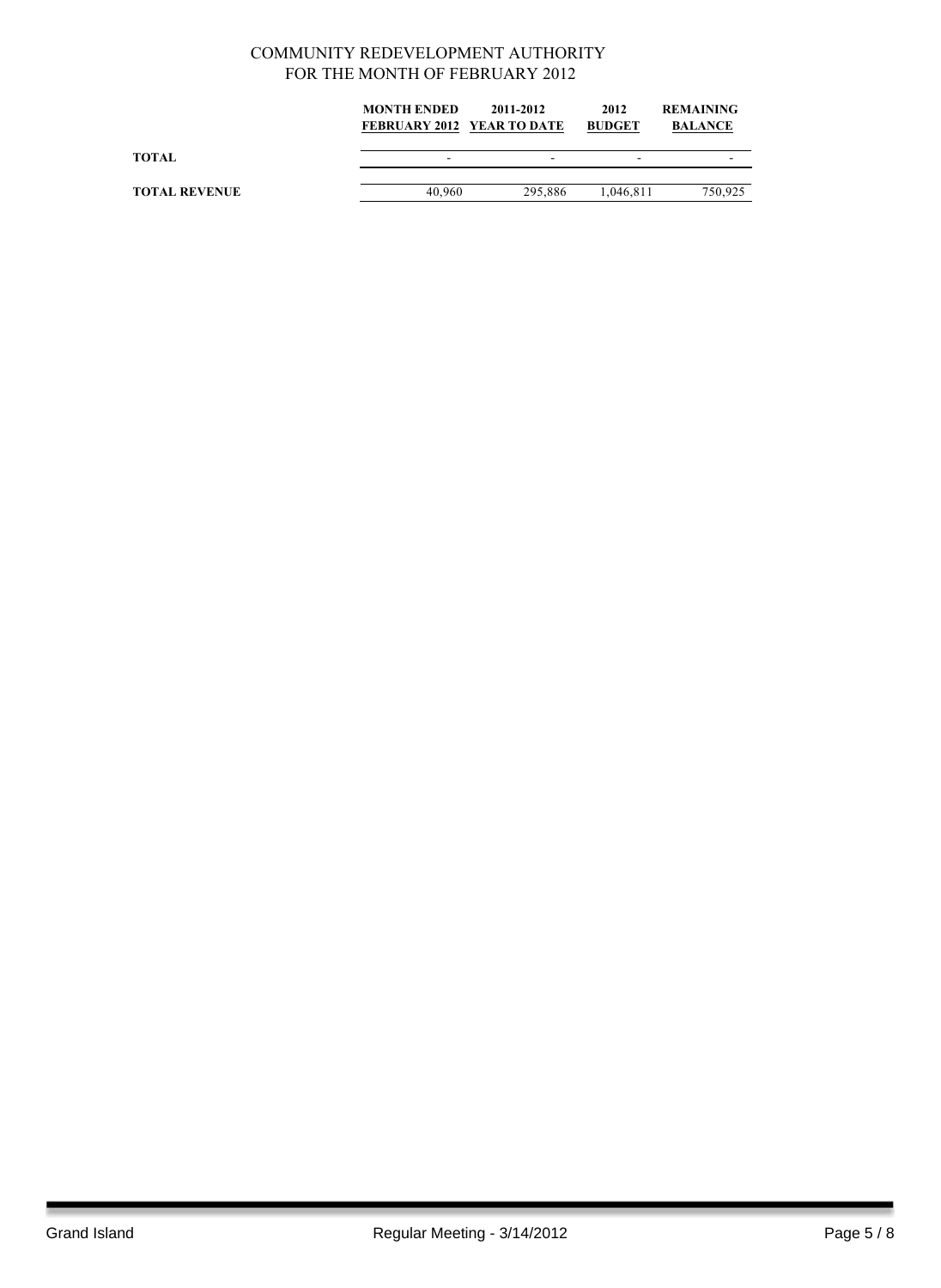|                                       | <b>MONTH ENDED</b>           | 2011-2012                | 2012           | <b>REMAINING</b> |
|---------------------------------------|------------------------------|--------------------------|----------------|------------------|
|                                       | FEBRUARY 2012 YEAR TO DATE   |                          | <b>BUDGET</b>  | <b>BALANCE</b>   |
| <b>EXPENSES</b>                       |                              |                          |                |                  |
| <b>CRA</b>                            |                              |                          |                |                  |
| <b>GENERAL OPERATIONS:</b>            |                              |                          |                |                  |
| Auditing & Accounting                 | 4,025                        | 4,025                    | 5,000          | 975              |
| <b>Legal Services</b>                 | 165                          | 671                      | 10,000         | 9,330            |
| <b>Consulting Services</b>            | 4,210                        | 4,210                    | 10,000         | 5,790            |
| <b>Contract Services</b>              | L,                           | 14,197                   | 55,000         | 40,804           |
| Printing & Binding                    |                              | ÷,                       | 1,000          | 1,000            |
| Other Professional Services           |                              | 7,599                    | 5,000          | (2, 599)         |
| General Liability Insurance           |                              | $\overline{\phantom{0}}$ | 250            | 250              |
| Postage                               | 21                           | 99                       | 200            | 101              |
| Matching Grant                        | ÷.                           |                          | $\blacksquare$ | $\blacksquare$   |
| <b>Legal Notices</b>                  | 15                           | 954                      | 800            | (154)            |
| Licenses & Fees                       | L.                           | ÷,                       | $\blacksquare$ |                  |
| Travel & Training                     | 161                          | 161                      | 1,000          | 839              |
| Other Expenditures                    | $\blacksquare$               | ä,                       | 500            | 500              |
| Office Supplies                       |                              |                          | 500            | 500              |
| Supplies                              |                              |                          | 300<br>100,000 | 300              |
| Land<br>Bond Principal - Lincoln Pool |                              | $\overline{a}$           |                | 100,000          |
|                                       |                              |                          | 201,787        | 201,787          |
| <b>PROJECTS</b>                       |                              |                          |                |                  |
| Façade Improvement                    | 179,535                      | 448,935                  | 987,500        | 538,565          |
| South Locust                          |                              | $\overline{a}$           | $\blacksquare$ |                  |
| Alleyway Improvement                  |                              |                          |                |                  |
| Other Projects                        |                              | ÷                        | 111,000        | 111,000          |
|                                       |                              |                          |                |                  |
| <b>TOTAL CRA EXPENSES</b>             | 188,131                      | 480,850                  | 1,489,837      | 1,008,987        |
|                                       |                              |                          |                |                  |
| <b>GILI TRUST</b>                     |                              |                          |                |                  |
| <b>Bond Principal</b>                 |                              | 33,066                   | 31,627         | (1, 439)         |
| <b>Bond Interest</b>                  |                              | 1,325                    | 1,263          | (62)             |
| Other Expenditures                    |                              |                          |                |                  |
|                                       |                              |                          |                |                  |
| <b>TOTAL GILI EXPENSES</b>            | $\overline{\phantom{a}}$     | 34,390                   | 32,890         | (1,500)          |
|                                       |                              |                          |                |                  |
| <b>CHERRY PARK LTD II</b>             |                              |                          |                |                  |
| <b>Bond Principal</b>                 |                              | 24,473                   | 49,894         | 25,421           |
| <b>Bond Interest</b>                  |                              | 5,117                    | 9,286          | 4,169            |
|                                       |                              |                          |                |                  |
| <b>TOTAL CHERRY PARK EXPENSES</b>     | $\overline{\phantom{a}}$     | 29,590                   | 59,180         | 29,590           |
|                                       |                              |                          |                |                  |
| <b>GENTLE DENTAL</b>                  |                              |                          |                |                  |
| <b>Bond Principal</b>                 |                              | 1,349                    | 2,760          | 1,411            |
| <b>Bond Interest</b>                  |                              | 752                      | 1,442          | 690              |
|                                       |                              |                          |                |                  |
| TOTAL GENTLE DENTAL                   | $\qquad \qquad \blacksquare$ | 2,101                    | 4,202          | 2,101            |
|                                       |                              |                          |                |                  |
| <b>PROCON TIF</b>                     |                              |                          |                |                  |
| <b>Bond Principal</b>                 |                              | 5,731                    | 11,782         | 6,051            |
| <b>Bond Interest</b>                  |                              | 3,850                    | 7,380          | 3,530            |
|                                       |                              |                          |                |                  |
| <b>TOTAL PROCON TIF</b>               | $\overline{\phantom{a}}$     | 9,581                    | 19,162         | 9,581            |
|                                       |                              |                          |                |                  |
| <b>WALNUT HOUSING PROJECT</b>         |                              |                          |                |                  |
| <b>Bond Principal</b>                 |                              | 21,191                   | 43,096         | 21,905           |
| <b>Bond Interest</b>                  |                              | 16,045                   | 31,376         | 15,331           |
|                                       |                              |                          |                | $\sim$           |
| <b>TOTAL WALNUT HOUSING</b>           |                              | 37,236                   | 74,472         | 37,236           |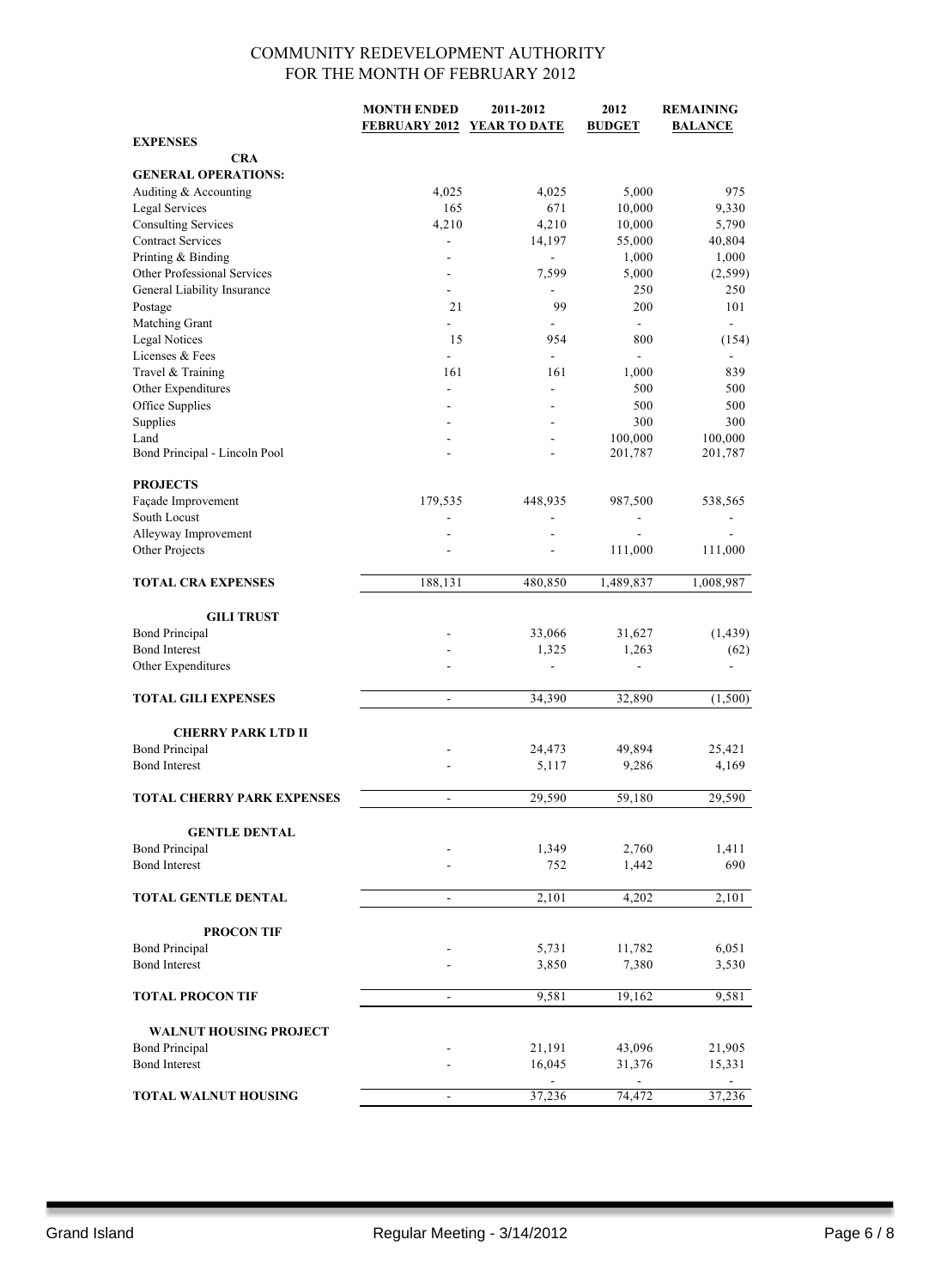|                                                   | <b>MONTH ENDED</b><br>FEBRUARY 2012 YEAR TO DATE | 2011-2012                | 2012<br><b>BUDGET</b>    | <b>REMAINING</b><br><b>BALANCE</b> |
|---------------------------------------------------|--------------------------------------------------|--------------------------|--------------------------|------------------------------------|
|                                                   |                                                  |                          |                          |                                    |
| <b>BRUNS PET GROOMING</b>                         |                                                  |                          |                          |                                    |
| <b>Bond Principal</b>                             | 231                                              | 6,474                    | 11,000                   | 4,526                              |
| <b>Bond Interest</b>                              | $\overline{\phantom{a}}$                         | $\overline{a}$           |                          |                                    |
| <b>TOTAL BRUNS PET GROOMING</b>                   | 231                                              | 6,474                    | 11,000                   | 4,526                              |
|                                                   |                                                  |                          |                          |                                    |
| <b>GIRARD VET CLINIC</b><br><b>Bond Principal</b> | 167                                              | 9,196                    | 14,000                   | 4,804                              |
| <b>Bond Interest</b>                              | $\overline{\phantom{a}}$                         |                          |                          |                                    |
| TOTAL GIRARD VET CLINIC                           | 167                                              | 9,196                    | 14,000                   | 4,804                              |
|                                                   |                                                  |                          |                          |                                    |
| <b>GEDDES ST APTS - PROCON</b>                    |                                                  |                          |                          |                                    |
| <b>Bond Principal</b><br><b>Bond Interest</b>     | 474<br>$\blacksquare$                            | 14,852<br>÷.             | 30,000                   | 15,148                             |
|                                                   |                                                  |                          |                          |                                    |
| <b>TOTAL GEDDES ST APTS - PROCON</b>              | 474                                              | 14,852                   | 30,000                   | 15,148                             |
| <b>SOUTHEAST CROSSINGS</b>                        |                                                  |                          |                          |                                    |
| <b>Bond Principal</b>                             | 5,341                                            | 7,255                    | 14,000                   | 6,745                              |
| <b>Bond Interest</b>                              |                                                  |                          |                          |                                    |
| <b>TOTAL SOUTHEAST CROSSINGS</b>                  | 5,341                                            | 7,255                    | 14,000                   | 6,745                              |
| <b>POPLAR STREET WATER</b>                        |                                                  |                          |                          |                                    |
| <b>Bond Principal</b>                             | 61                                               | 61                       |                          | (61)                               |
| <b>Bond Interest</b>                              |                                                  |                          |                          |                                    |
| Auditing & Accounting                             |                                                  |                          |                          |                                    |
| <b>Contract Services</b>                          |                                                  |                          |                          |                                    |
| TOTAL POPLAR STREET WATER                         | 61                                               | 61                       | $\overline{\phantom{a}}$ | (61)                               |
| <b>CASEY'S @ FIVE POINTS</b>                      |                                                  |                          |                          |                                    |
| <b>Bond Principal</b>                             | 152                                              | 4,262                    | 15,000                   | 10,738                             |
| <b>Bond Interest</b>                              | $\overline{\phantom{a}}$                         | $\overline{\phantom{0}}$ | $\overline{\phantom{a}}$ | -                                  |
| <b>TOTAL CASEY'S @ FIVE POINTS</b>                | 152                                              | 4,262                    | 15,000                   | 10,738                             |
|                                                   |                                                  |                          |                          |                                    |
| <b>SOUTH POINTE HOTEL PROJECT</b>                 |                                                  |                          |                          |                                    |
| <b>Bond Principal</b><br><b>Bond Interest</b>     | 1,473                                            | 1,473                    | 22,000                   | 20,527                             |
|                                                   |                                                  |                          |                          |                                    |
| TOTAL SOUTH POINTE HOTEL PROJECT                  | 1,473                                            | 1,473                    | 22,000                   | 20,527                             |
| <b>TODD ENCK PROJECT</b>                          |                                                  |                          |                          |                                    |
| <b>Bond Principal</b>                             | 104                                              | 104                      | 5,500                    | 5,396                              |
| <b>Bond Interest</b>                              |                                                  |                          |                          |                                    |
| <b>TOTAL TODD ENCK PROJECT</b>                    | 104                                              | 104                      | 5,500                    | 5,396                              |
| JOHN SCHULTE CONSTRUCTION                         |                                                  |                          |                          |                                    |
| <b>Bond Principal</b>                             | 77                                               | 77                       | 3,000                    | 2,923                              |
| <b>Bond Interest</b>                              |                                                  |                          |                          |                                    |
| Auditing & Accounting                             |                                                  |                          |                          |                                    |
| <b>TOTAL JOHN SCHULTE CONSTRUCIT</b>              | 77                                               | 77                       | 3,000                    | 2,923                              |
| PHARMACY PROPERTIES INC                           |                                                  |                          |                          |                                    |
| <b>Bond Principal</b>                             | 178                                              | 178                      | 8,000                    | 7,822                              |
| <b>Bond Interest</b>                              | $\sim$                                           | ۰                        |                          |                                    |
| Auditing & Accounting                             |                                                  |                          |                          |                                    |